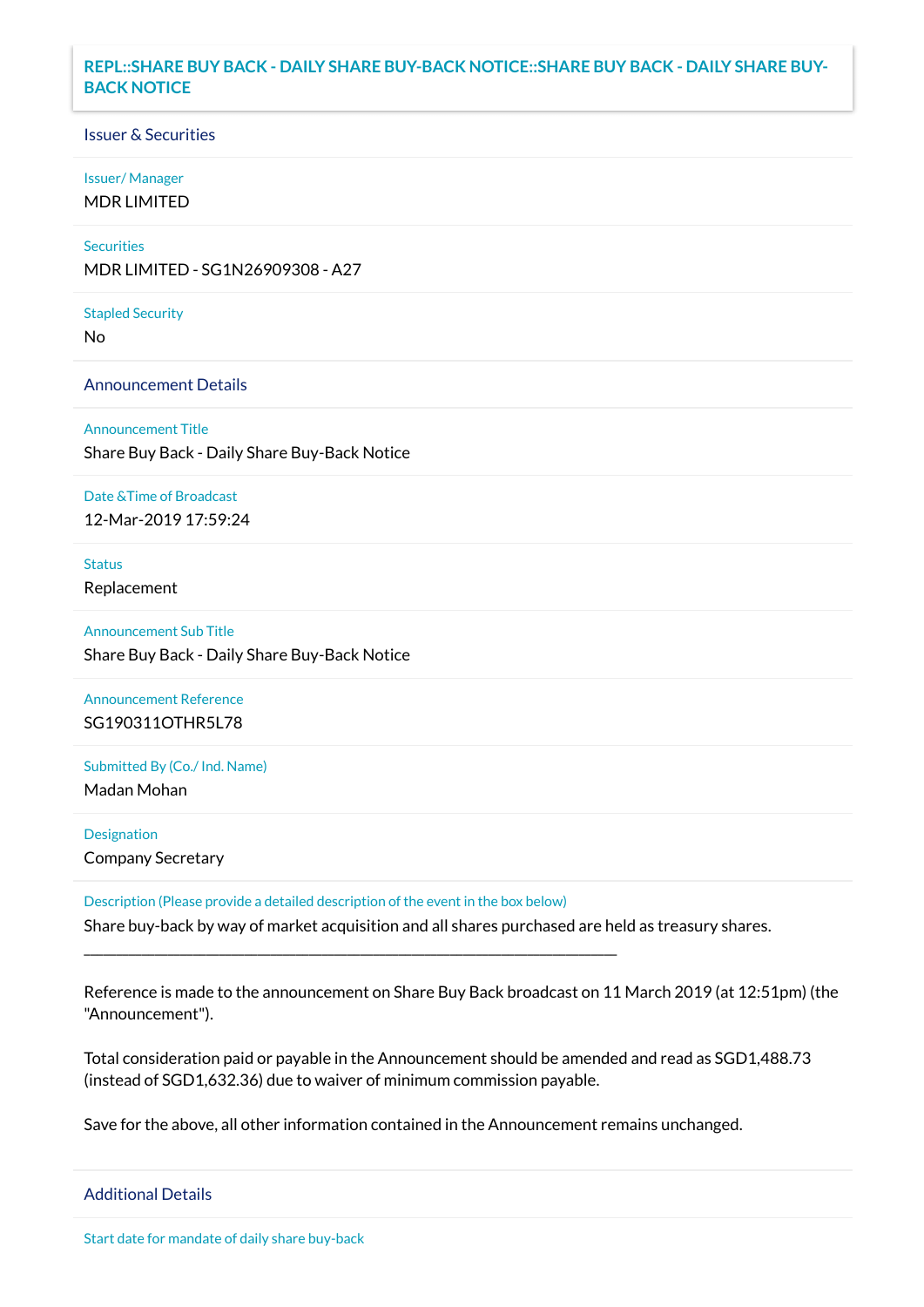## 28/09/2018

## Section A

Maximum number of shares authorised for purchase 2,933,717,424

Purchase made by way of market acquisition

Yes

|                                          | <b>Singapore Exchange</b> | <b>Overseas Exchange</b> |
|------------------------------------------|---------------------------|--------------------------|
| Date of Purchase                         | 08/03/2019                |                          |
| Total Number of shares purchased         | 1,486,500                 |                          |
| Number of shares cancelled               |                           |                          |
| Number of shares held as treasury shares | 1,486,500                 |                          |

| Price Paid per share                                                                                 | SGD 0.001       |
|------------------------------------------------------------------------------------------------------|-----------------|
| Highest Price per share                                                                              | SGD 0.001       |
| Lowest Price per share                                                                               | SGD 0.001       |
| Total Consideration (including stamp duties, clearing changes etc) paid or payable for the<br>shares | SGD<br>1,488.73 |

### Section B

Purchase made by way of off-market acquisition on equal access scheme No

# Section C

| Cumulative No. of shares purchased to date <sup>^</sup> | <b>Number</b> | Percentage# |
|---------------------------------------------------------|---------------|-------------|
| By way of Market Acquisition                            | 1,486,500     | 0.0051      |
| By way off Market Acquisition on equal access scheme    |               |             |
| Total                                                   | 1,486,500     | 0.0051      |

#Percentage of company's issued shares excluding treasury shares as at the date of the share buy-back resolution

^From the date on which share buy-back mandate is obtained

Section D

Number of issued shares excluding treasury shares after purchase 64,931,033,697

Number of treasury shares held after purchase 1,486,500

# Related Announcements

Related Announcements